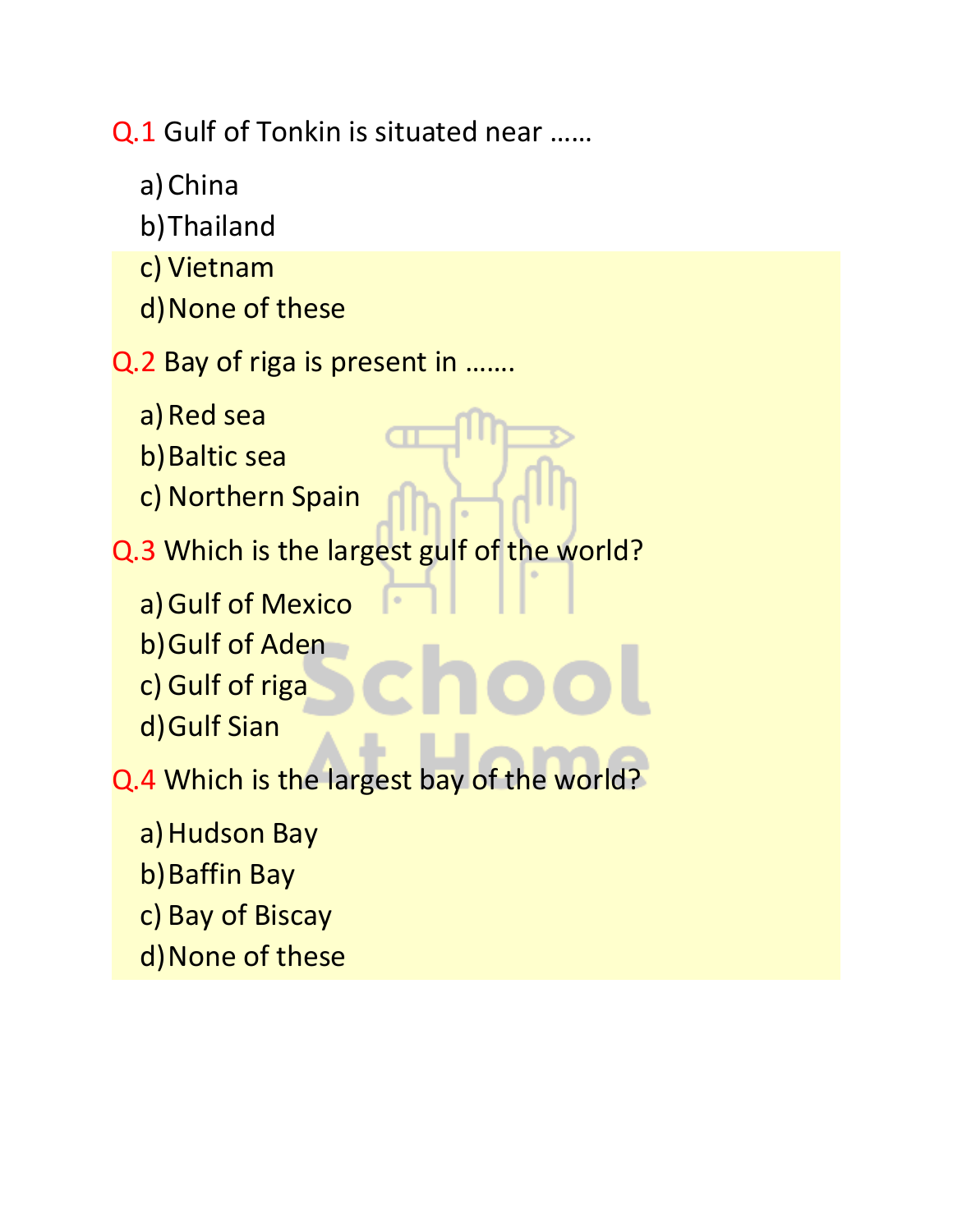Q.5 Gulf of Sidra is present in ……..

- a) Libya
- b)Liberia
- c) Macedonia
- d)None of these

## Q.6 Gulf of lion is present in …..

- a) Italy
- b)France
- c) Germany
- d)UK
- Q.7 What is the "Moray"
	- a) Lake
	- b)Gulf
	- c) Bay
	- d) Waterfall
- Q.8 Which continent has no desert?
	- a)Europe
	- b)Antarctica
	- c) Africa
	- d)Australia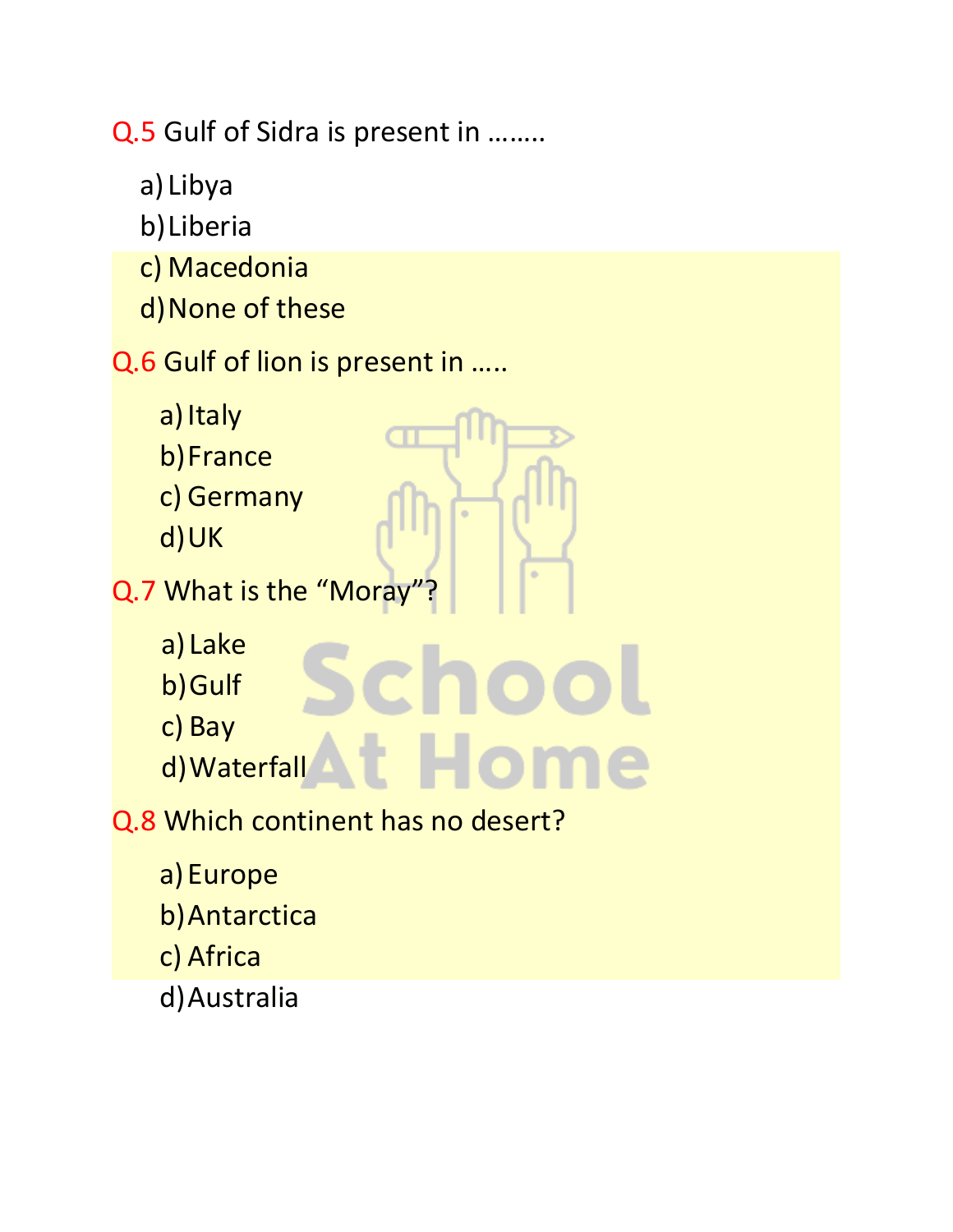Q.9 In which desert is the world's driest place?

a)Atta come (Chile)

b)Morey

c) Sahara

d)Mohave

Q.10 In the study of which of the following areas, the instrument of 'Seismograph' is used?

- a) Stars
- b)Rivers
- c) Earthquakes
- d)Volcanoes

Q.11 Which of the following measures the strength or magnitude of an earthquakes?

a) Douglas scale

b)Richter scale

- c) Rankine scale
- d) Kelvin scale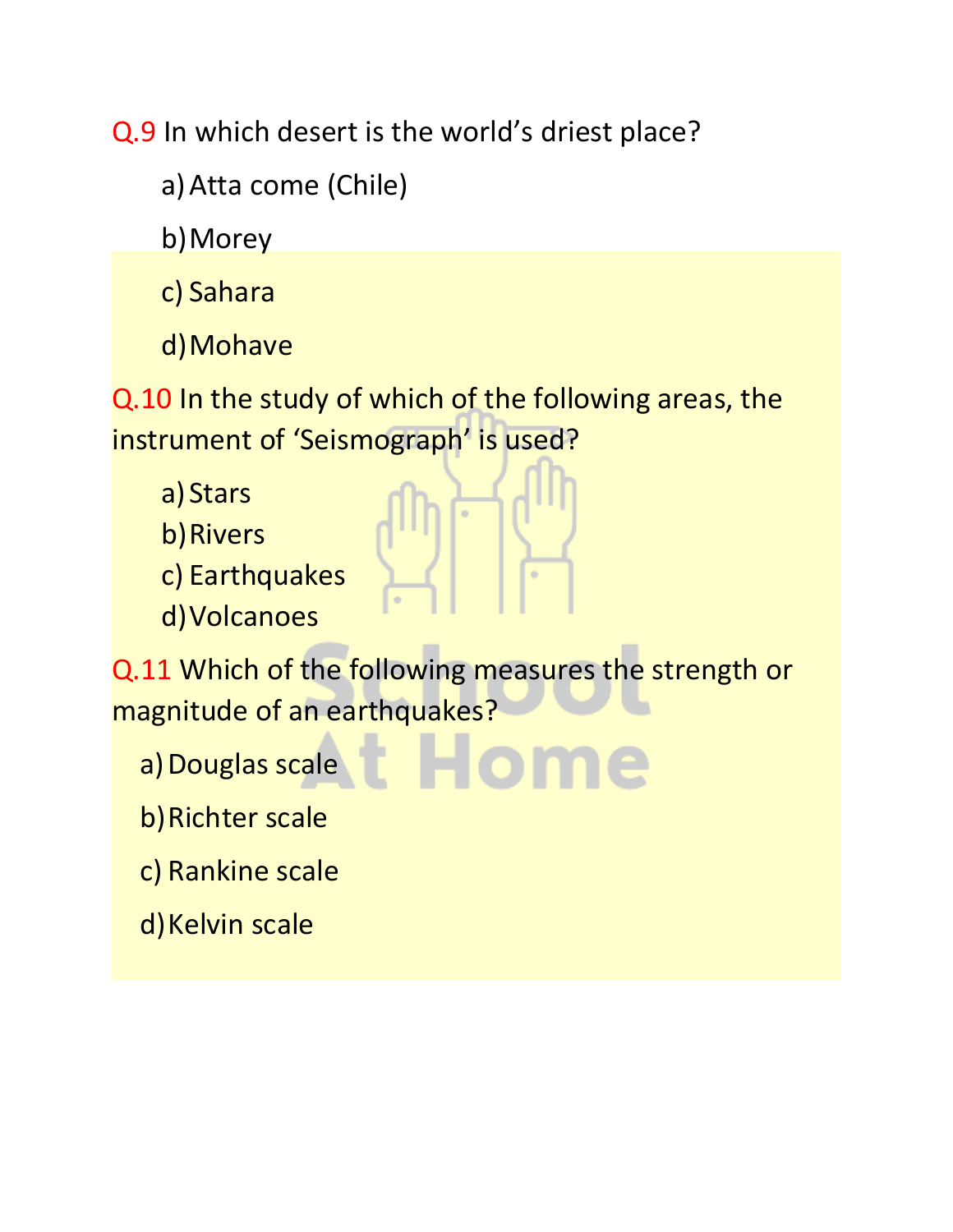Q.12 A crack in the earth's crust through which hot magma and gasses forces out is called

a) Eruption

b)Volcano

c) Break

d)Crack

Q.13 Which island was epicenter of Tsunami on 26,

December 2004?

a)Jawa

b)Sumatra

c) Bali

d)None of these

Q.14 Which of the following phenomena is responsible for the formation of the highest mountains?

a) Denudation

b)Fault formation

c) Volcanic activity

d)Folding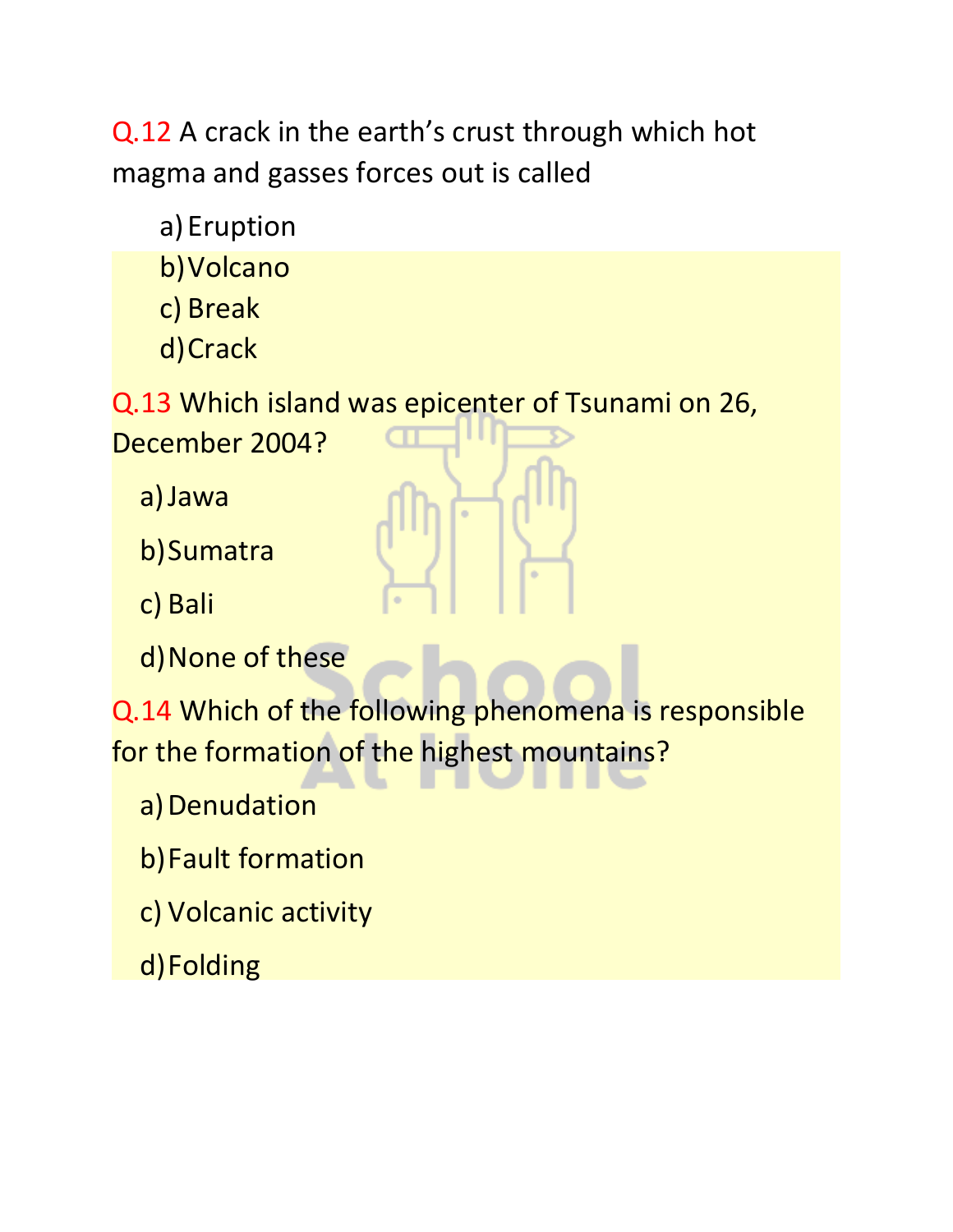Q.15 Volcanic Mt. Etna is located in ………..

- a) Hawaii USA
- b)Indonesia
- c) Italy (Sicily)
- d) Kenya
- Q.16 Fujiyama in Japan is a ....
	- a) River
	- b)Lake
	- c) Volcano mountain
	- d)Plain
- Q.17 Stromboli Volcano is located in …….
	- a)Chile
	- b)Philippines
	- c) Indonesia
	- d)Sicily (Italy)

Q.18 Hibok volcano which exploded in 1951 is present in

a)Philippines

- b)Indonesia
- c) Chile

………

d) Italy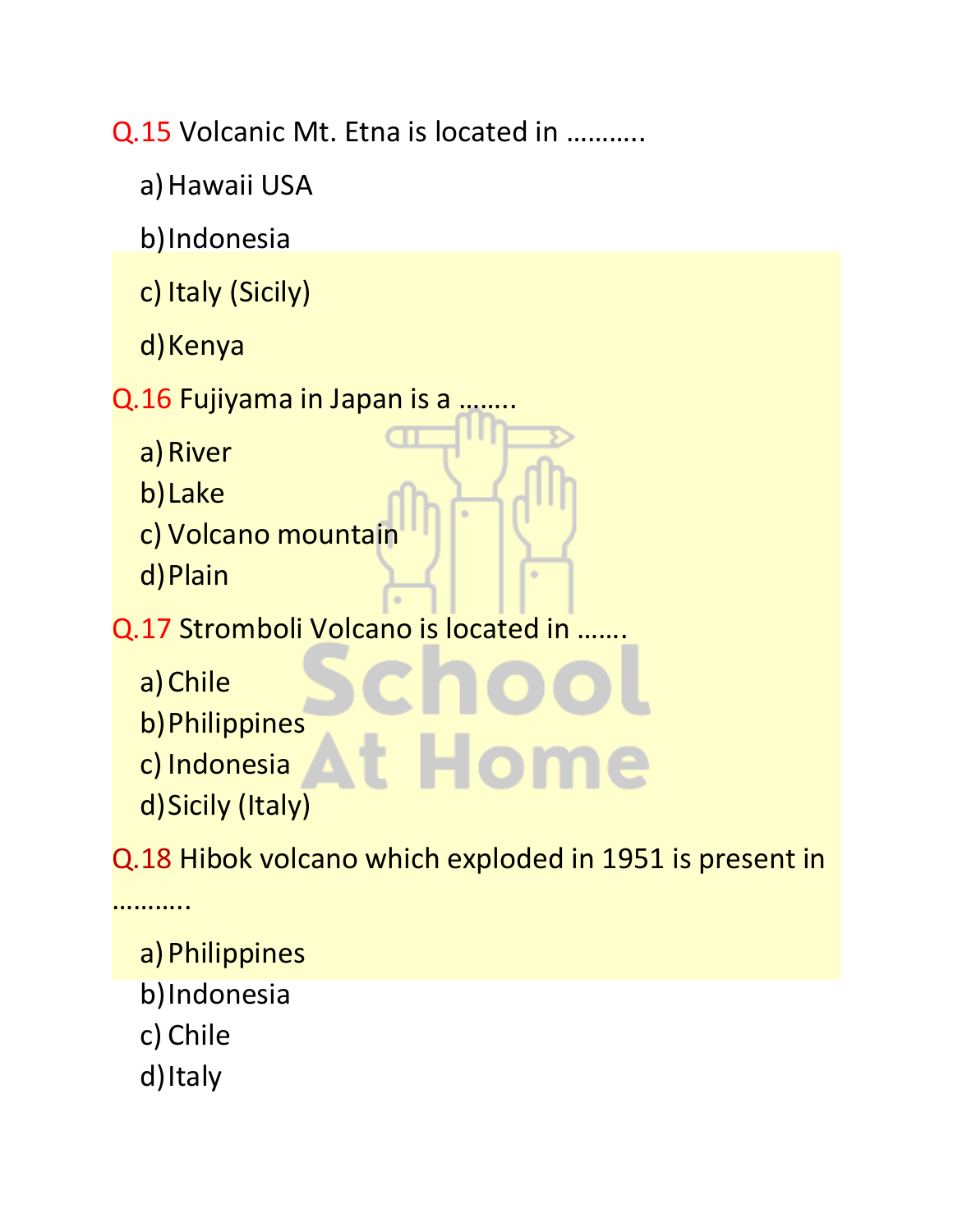Q.19 The Devil Tower is present in USA is a …..

- a) Lake
- b)Waterfall
- c) Volcano
- d)Hotel's name

Q.20 The largest volcano crater in the world is ……….

a) Vesuvius (Italy) b)Toba (Indonesia) c) Etna (Sicily) d)Stromboli (Sicily)

Q.21 In which year Tsunami hit the area of Makran?

Schoo

At Hom

- a)1942 b)1946 c) 1952
- d)1968

Q.22 How many countries were affected from the Tsunami of 2004?

- a)9
- b)10
- c) 11
- d)12